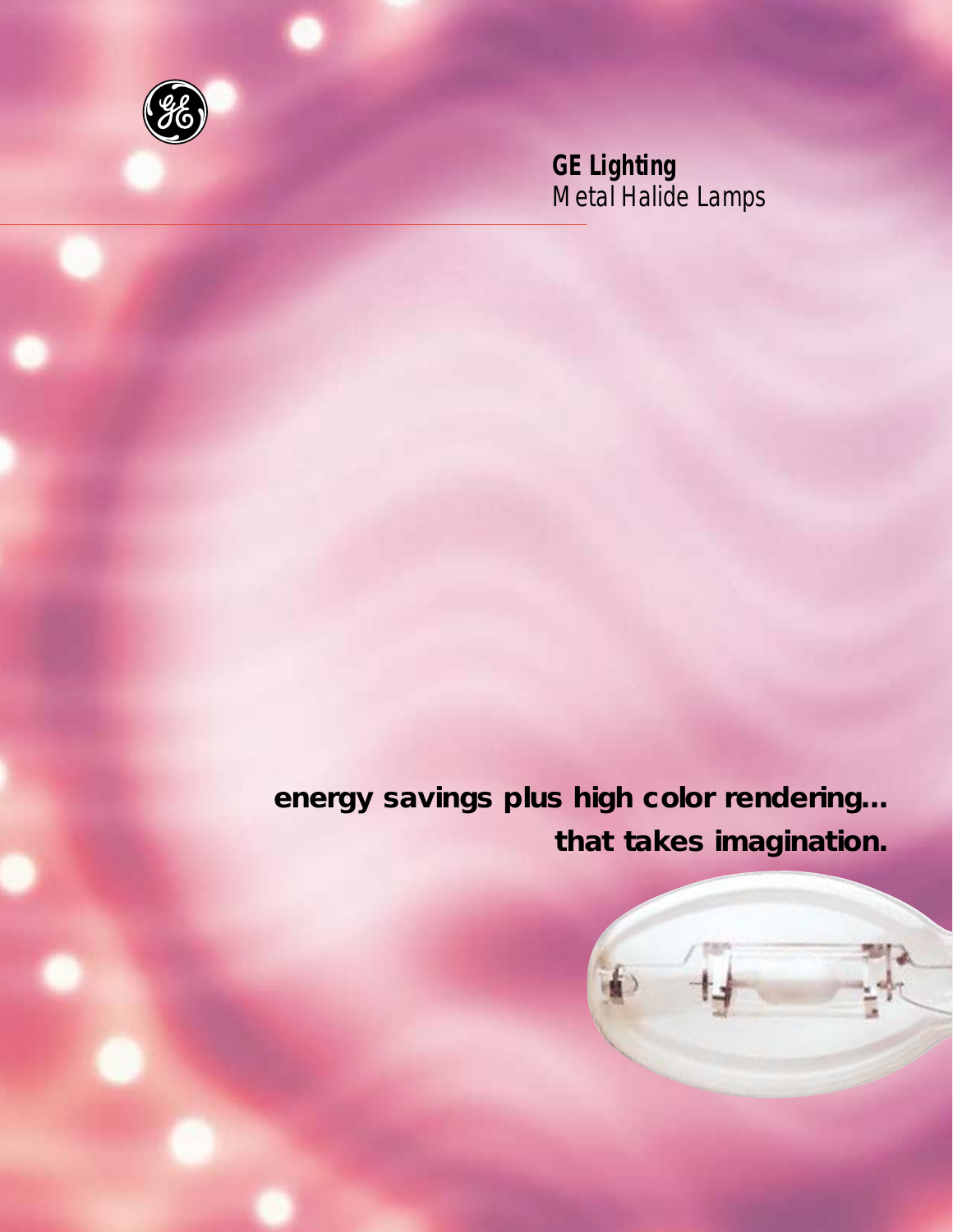The evolution of GE Lighting Metal Halide lamps...achieving quality and reliability for over 40 years.

## *Multi-Vapor®*

- *Improved white light over High Pressure Sodium*
- *High efficiency*
- *Long life*

## *Watt-Miser®*

- *Save \$80 in energy costs vs. standard 400W\**
- *Same white light*
- *Same light levels at mean life*

## *PulseArc™*

- *Saves energy and maintenance costs vs. Standard Metal Halide*
- *Higher lumen maintenance with PulseStart ballast*
- *Up to 50% longer life vs. standard metal halide on long burn cycles (120 hours per start)*

### *StayBright™*

- *Highest lumen maintenance available on standard CW/CWA systems*
- *Same white light*
- *Offers PulseArc performance without a ballast retrofit*

#### *CMH™ SPXX*

- *Highest metal halide CRI >90*
- *Excellent lumen maintenance*
- *Rated for open fixtures*

*\* Based on 10¢ per KWH utility rate over rated lamp life, includes energy savings from new ballasts.*

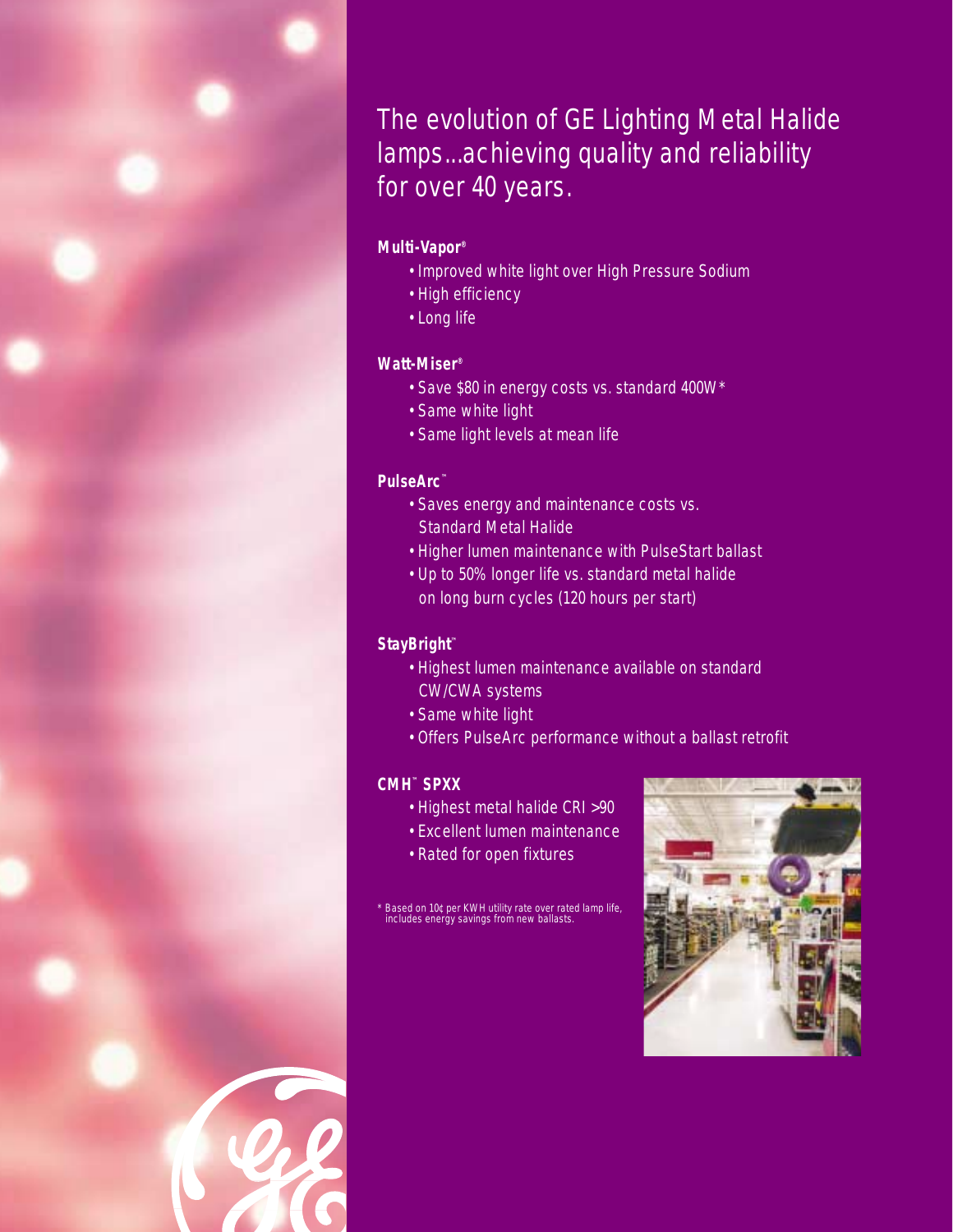# G E M E TA

## *Energy leadership with existing standard metal halide ballasts.*

*GE Multi-Vapor® Metal Halide lamps feature sparkling white light, high operating efficiencies and long life. There's a GE Multi-Vapor lamp just right for your situation, and most require only a simple bulb change to revolutionize your lighting.*

## *360W Watt-Miser:*

- *Save \$80\* in energy costs vs. 400W metal halide.*
- *Same light at mean life.*
- *Simple lamp change–fits standard metal halide fixtures.*

## *360W StayBright :*

- *Save \$80\* in energy costs vs. 400W metal halide.*
- *Highest lumen maintenance of any CW/CWA system.*
- *Features an internal pulse-start technology that provides "PulseArc-like" performance on standard ballasts.*
- *Longer useful life. Higher maintained lumens means an extended relamp cycle of up to 6 months, reducing lamp replacement and maintenance costs.*
- *\* 10¢ per KWH over rated lamp life.*



## *Upgrades for Existing Installations*



*No expensive ballast retrofits needed.*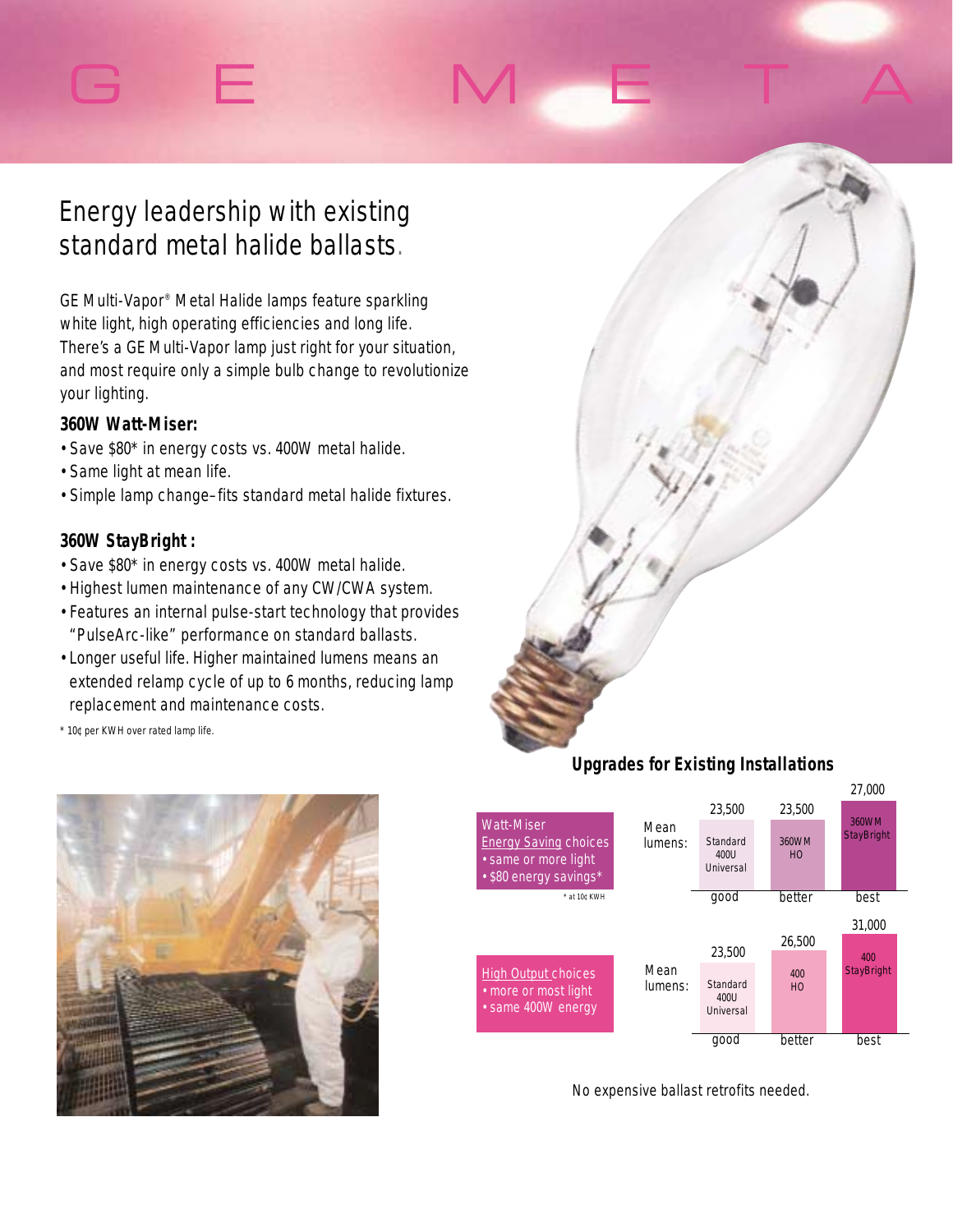*Energy savings and the best color performance in the industry, GE has the solution for you.*

L HALIDI

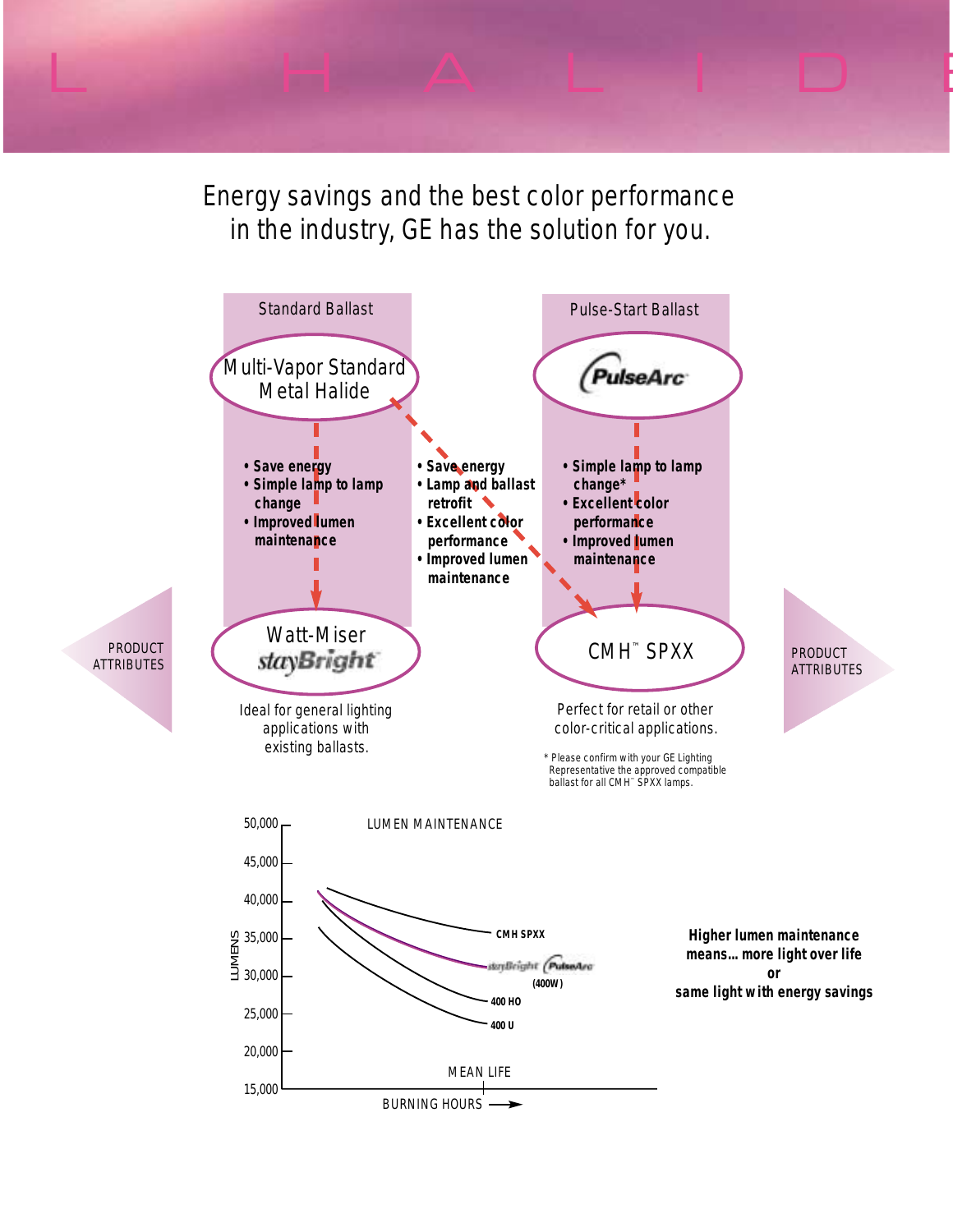*ConstantColor® High-Watt CMH™ providing sparkling color with startling performance. Now available in 300/320, 350 & 400 watt.*

E LAMPS

*ConstantColor Metal Halide lamps provide a brighter, cleaner, more 'color true' look. An appealing lighting option in retail, grocery and commercial applications where enriched color is critical.*

- *High CRI of >90.*
- *Excellent lumen maintenance >80%.*
- *Improved spectral reds.*
- *PulseArc performance.*
- *Maintains color over time.*
- *Rated for open fixtures.*
- *Direct replacement for existing Pulse Start lamps.*



*" The new GE ConstantColor CMH™ SPXX lights created a bright new look in the store. We've had comments from customers noting how good our produce and meat look." —Mike Dunning Store Manager Sobeys*

## **Best Color Rendering Available**